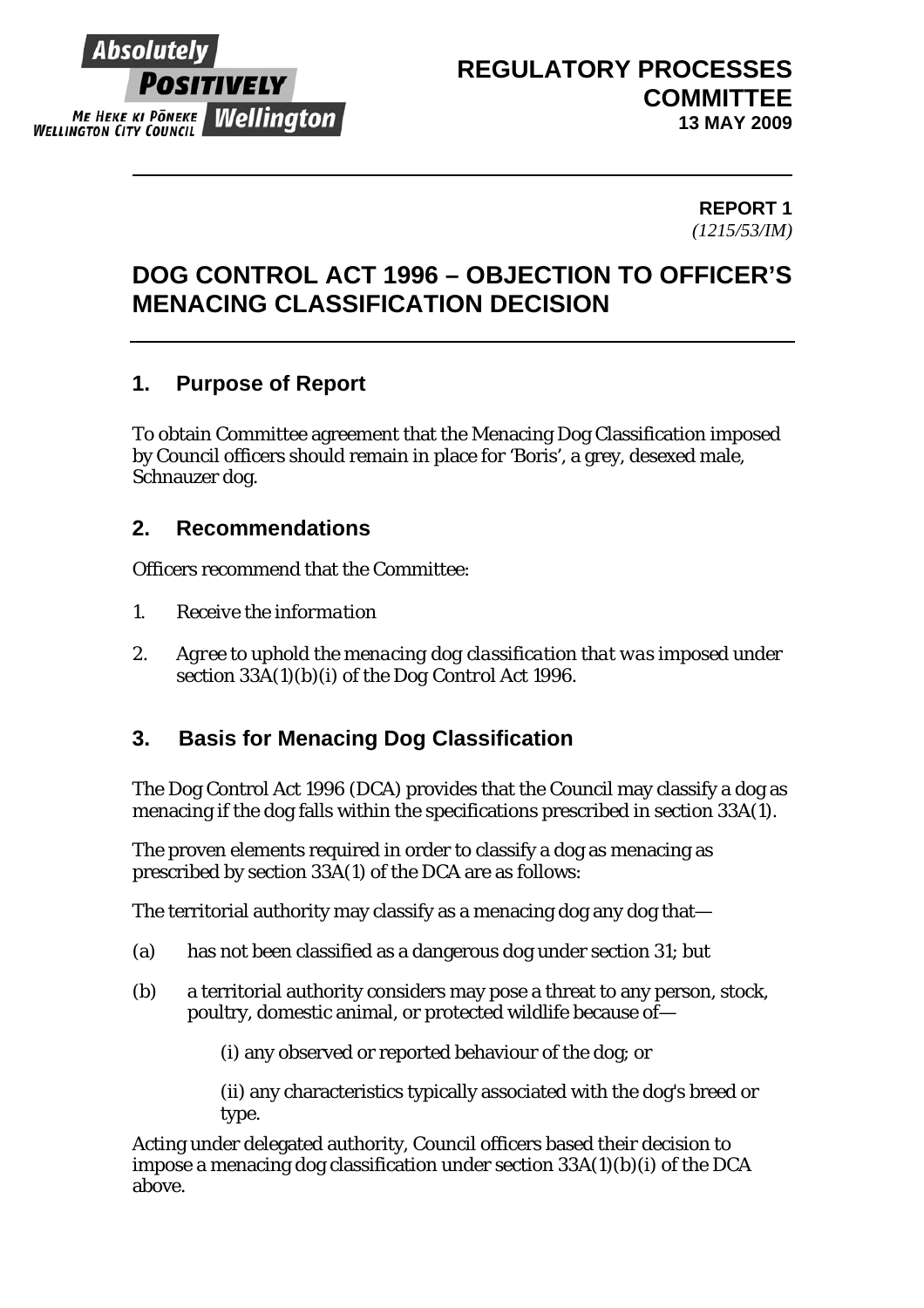When deciding whether to uphold or rescind the decision to impose a menacing dog classification, section 33B DCA provides that the Committee **must** have regard to the following:

- (a) The evidence which formed the basis for the original classification; and
- (b) Any steps taken by the owner to prevent any threat to the safety of persons and animals; and
- (c) The matters advanced in support of the objection; and
- (d) Any other relevant matters.

### **4. Background**

#### **Policy**

In September 2004, the Council adopted the Dog Control Policy and Animal Bylaw that came into effect on 1 October 2004.

Part 4.1.1 of the Dog Control Policy (the Policy) classifies all public places as controlled public places where dogs are allowed controlled on a leash, except for public places classified as prohibited or as dog exercise areas. In a dog exercise area the dog can be off leash but the owner must still maintain control of the dog at all times.

Part 4.4.6 of the Policy specifies when an individual dog is classified as menacing by officers under the DCA. Classifying dogs as menacing is an effective method of controlling individual dogs that have demonstrated aggressive or menacing behaviour.

#### **Incident**

Council officers investigated a public complaint regarding an unprovoked attack by 'Boris' upon a neighbour's chickens at 44 Cecil Road.

On 27 January 2009 'Boris' had escaped his property of 55 Cecil Road and attacked the complainant's chickens at her property of 44 Cecil Road. The complainant interrupted the attack and no chickens were injured or killed during the attack.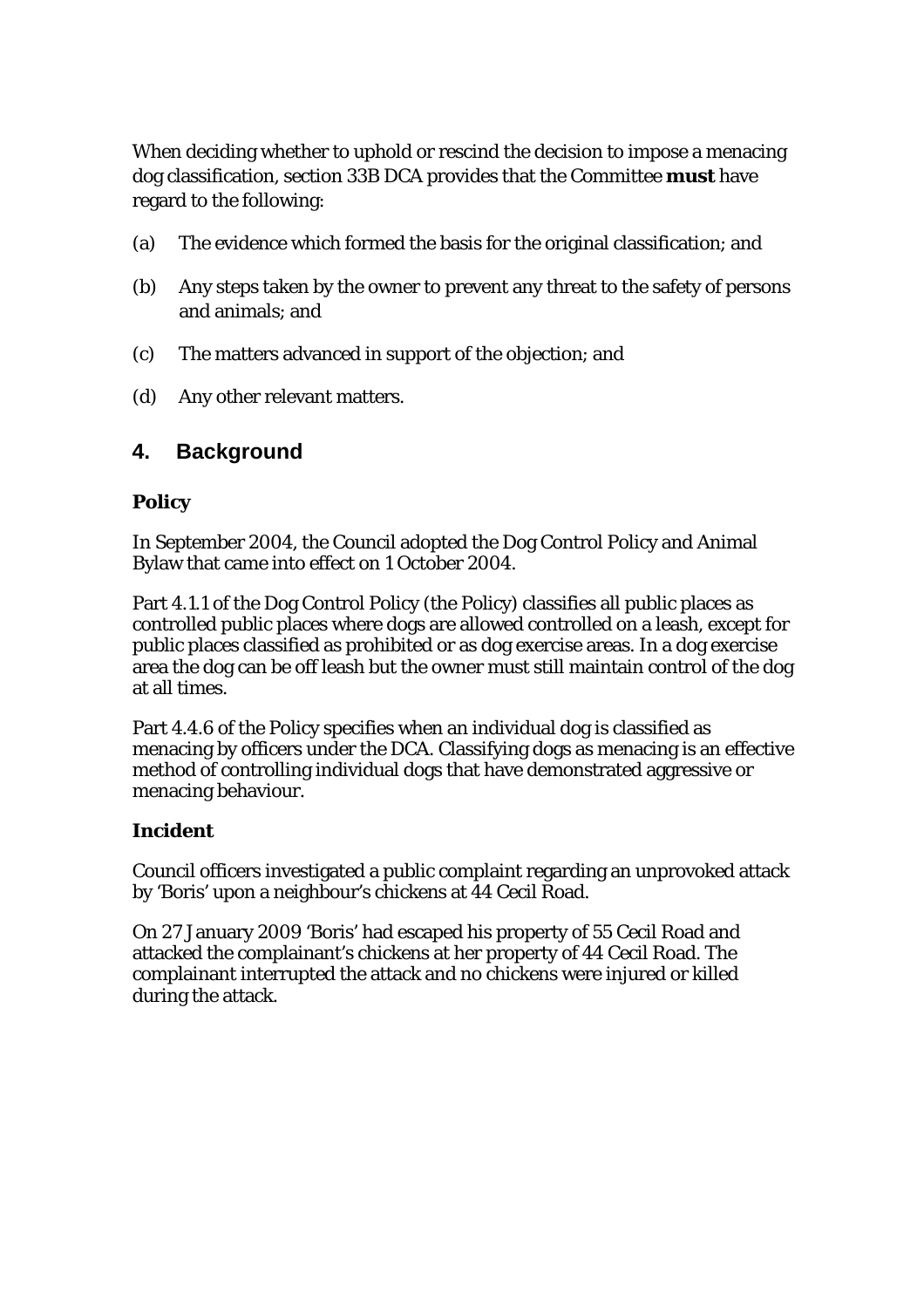The dog is now classified menacing under section 33A(1)(b)(i) of the DCA.

Council officers classified 'Boris' as a menacing dog based on evidence which shows that:

- The attack was unprovoked.
- Boris only stopped leaping at the chickens when yelled at by the chicken owner.
- Boris had been involved in a similar incident on 11 May 2008 involving the injury of 2 chickens at 44 Cecil Road (for which Boris was seized, impounded and an infringement notice issued).
- The mitigation measures accepted by the Council in response to the incident of 11 May 2008, have not been effective, as the incident of 27 January 2009 provides.
- The fitting of the self closing mechanism to the front gate of 55 Cecil Road does not guarantee that 'Boris' is always contained within the property.
- The classification ensures that in future Boris must always be muzzled in a public place. Boris must also remain muzzled when he is in a dog exercise area.

Accordingly, Council officers formed the view that it had reasonable grounds upon which to believe that the dog involved in the attack on the chickens posed a threat to the chickens. As a result of this belief, Council classified the dog as menacing, under section 33A(1)(b)(i) of the Act.

Once classified as menacing, section 33E of the DCA prescribes a mandatory requirement that the owner of 'Boris' must comply with: The owner must:

ensure the dog is muzzled in any public place.

### **5. Discussion**

The dog 'Boris' is owned by Matthew McClelland who has objected to the menacing classification and in accordance with section 33B of the DCA is entitled to a hearing and a copy of the evidence report.

The evidence report, attached as appendix 1, contains all relevant information regarding the decision to classify 'Boris' as a menacing dog.

### **6. Conclusion**

The evidence report:

- substantiates a dog attack incident occurring on 27 January 2009 involving 'Boris', and,
- provides grounds for officers making a menacing dog classification decision under section  $33A(1)(b)(i)$  of the DCA.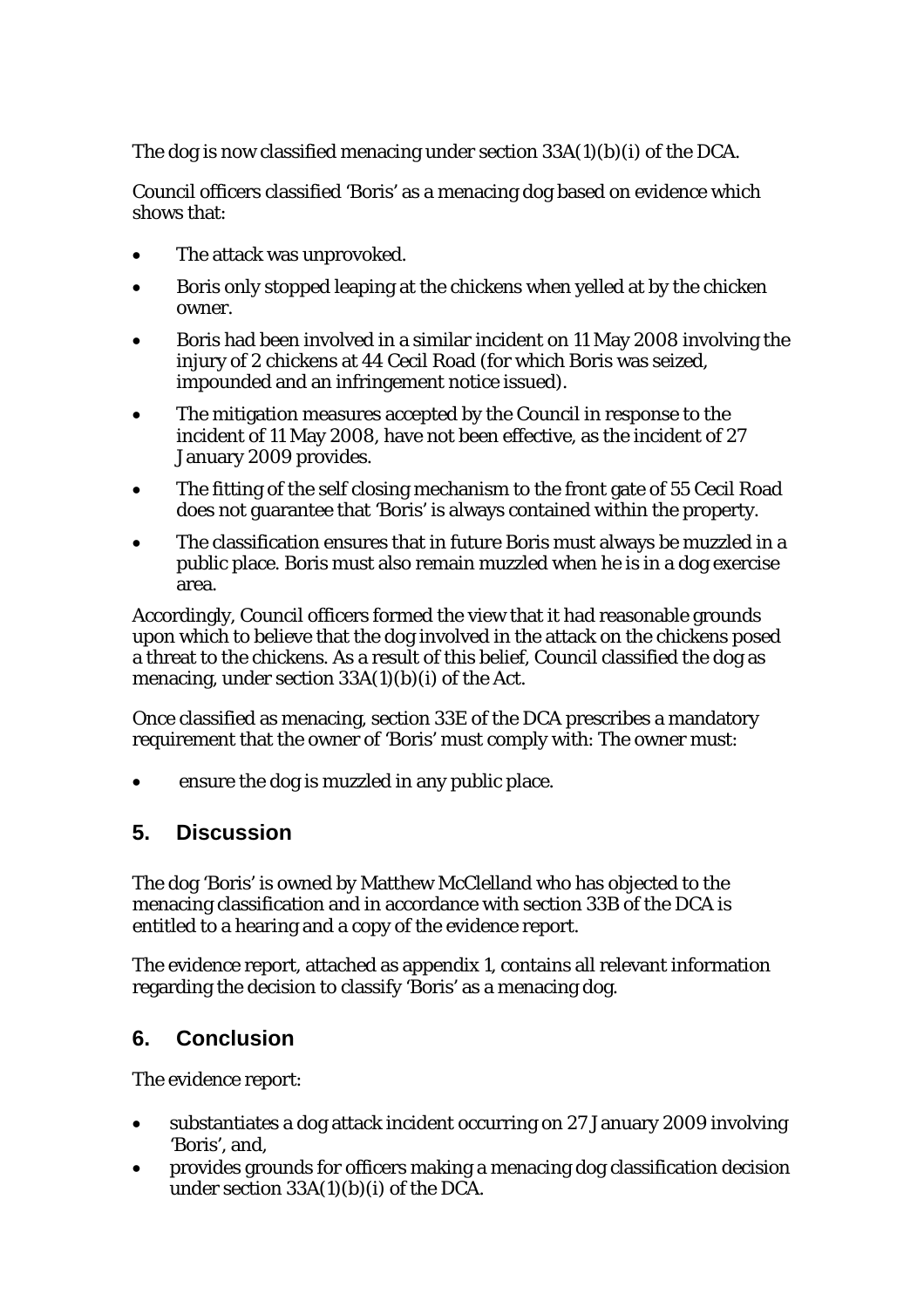It is recommended that the Committee upholds the officers' menacing dog classification decision under section 33B of the DCA.

*Contact Officer: Richard Natusch, Animal Control Team Leader*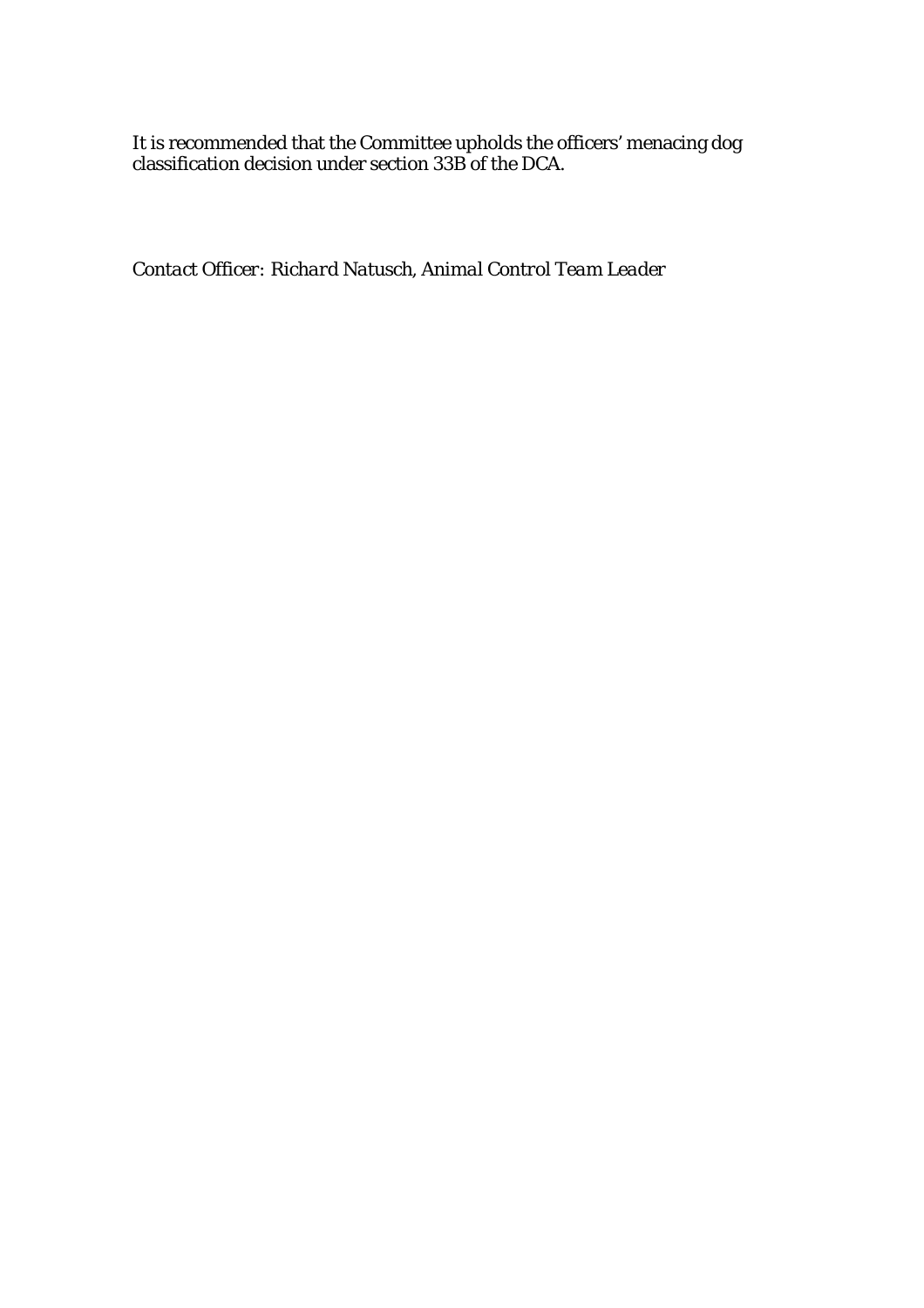## **Supporting Information**

#### **1) Strategic Fit / Strategic Outcome**

*Community Health & Safety 2.8 Public Health Public Health efforts promote the health and wellbeing of the population.* 

**2) LTCCP/Annual Plan reference and long term financial impact**  *N/A* 

**3) Treaty of Waitangi considerations**  *N/A* 

#### **4) Decision-Making**

*The report sets out a number of options and reflects the views and preferences of those with an interest in this matter who have been consulted with.* 

#### **5) Consultation**

**a)General Consultation**  *All affected parties have been identified. Council is required under legislation to hear this matter.* 

**b) Consultation with Maori**  *N/A* 

### **6) Legal Implications**

*Council's lawyers have been consulted during the development of this report.* 

### **7) Consistency with existing policy**

*This recommendation is consistent with the Wellington City Council Dog Control Policy 2004.*